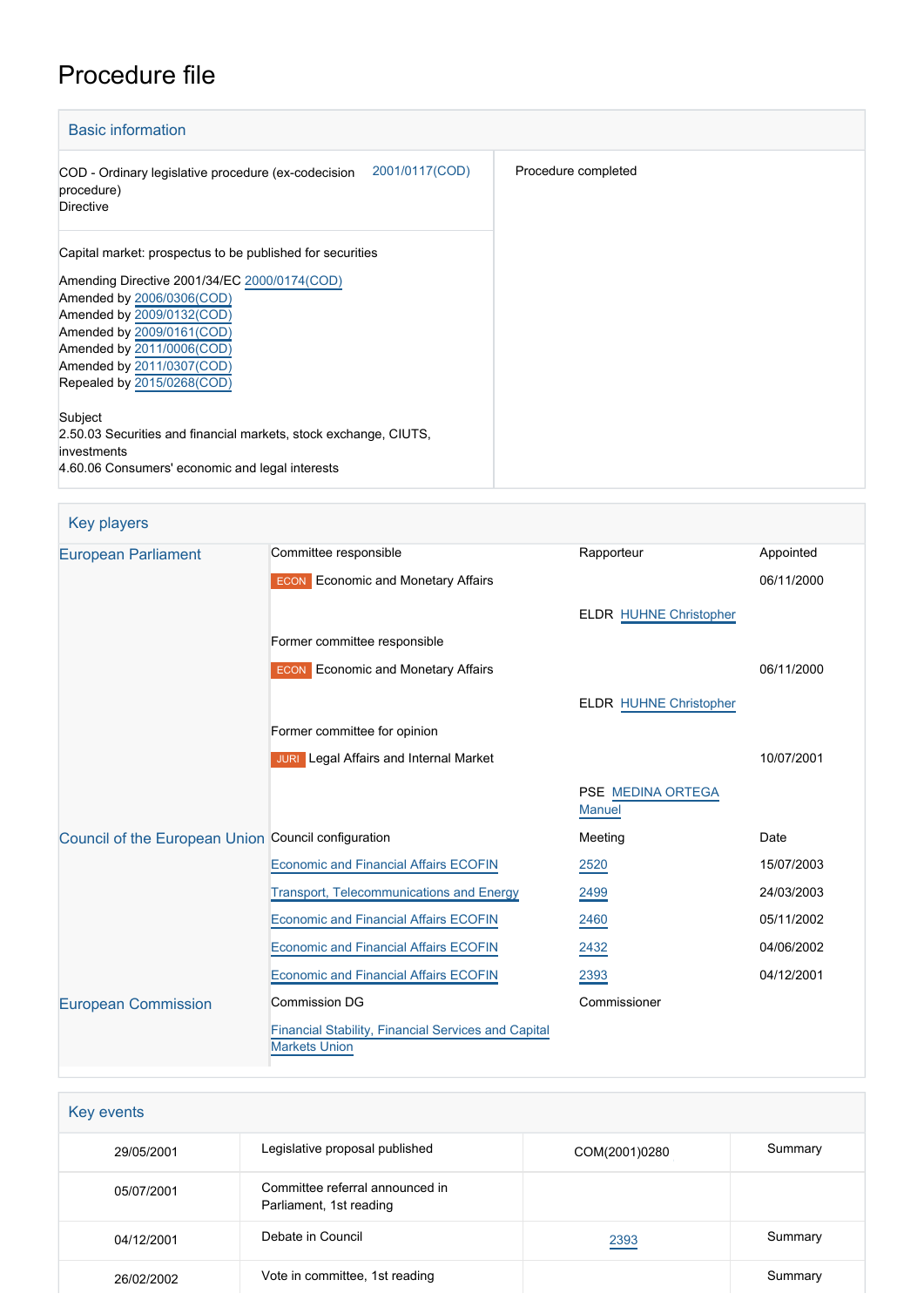| 25/02/2002 | Committee report tabled for plenary, 1st<br>reading         | A5-0072/2002  |         |
|------------|-------------------------------------------------------------|---------------|---------|
| 13/03/2002 | Debate in Parliament                                        | 焉             |         |
| 14/03/2002 | Decision by Parliament, 1st reading                         | T5-0114/2002  | Summary |
| 04/06/2002 | Debate in Council                                           | 2432          | Summary |
| 08/08/2002 | Modified legislative proposal published                     | COM(2002)0460 | Summary |
| 23/03/2003 | Council position published                                  | 05390/4/2003  | Summary |
| 27/03/2003 | Committee referral announced in<br>Parliament, 2nd reading  |               |         |
| 12/06/2003 | Vote in committee, 2nd reading                              |               | Summary |
| 11/06/2003 | Committee recommendation tabled for<br>plenary, 2nd reading | A5-0218/2003  |         |
| 30/06/2003 | Debate in Parliament                                        |               |         |
| 02/07/2003 | Decision by Parliament, 2nd reading                         | T5-0311/2003  | Summary |
| 15/07/2003 | Act approved by Council, 2nd reading                        |               |         |
| 22/09/2003 | Final act signed                                            |               |         |
| 04/11/2003 | End of procedure in Parliament                              |               |         |
| 31/12/2003 | Final act published in Official Journal                     |               |         |

| <b>Technical information</b> |                                                                        |
|------------------------------|------------------------------------------------------------------------|
| Procedure reference          | 2001/0117(COD)                                                         |
| Procedure type               | COD - Ordinary legislative procedure (ex-codecision procedure)         |
| Procedure subtype            | Legislation                                                            |
| Legislative instrument       | Directive                                                              |
|                              | Amending Directive 2001/34/EC 2000/0174(COD)                           |
|                              | Amended by 2006/0306(COD)                                              |
|                              | Amended by 2009/0132(COD)                                              |
|                              | Amended by 2009/0161(COD)                                              |
|                              | Amended by 2011/0006(COD)                                              |
|                              | Amended by 2011/0307(COD)                                              |
|                              | Repealed by 2015/0268(COD)                                             |
| Legal basis                  | EC Treaty (after Amsterdam) EC 095; EC Treaty (after Amsterdam) EC 044 |
| Stage reached in procedure   | Procedure completed                                                    |
| Committee dossier            | ECON/5/16097                                                           |

| Documentation gateway  |                                                 |            |    |         |
|------------------------|-------------------------------------------------|------------|----|---------|
| Legislative proposal   | COM(2001)0280<br>OJ C 240 28.08.2001, p. 0272 E | 30/05/2001 | EC | Summary |
| Committee draft report | PE307.441                                       | 09/10/2001 | EP |         |
|                        |                                                 |            |    |         |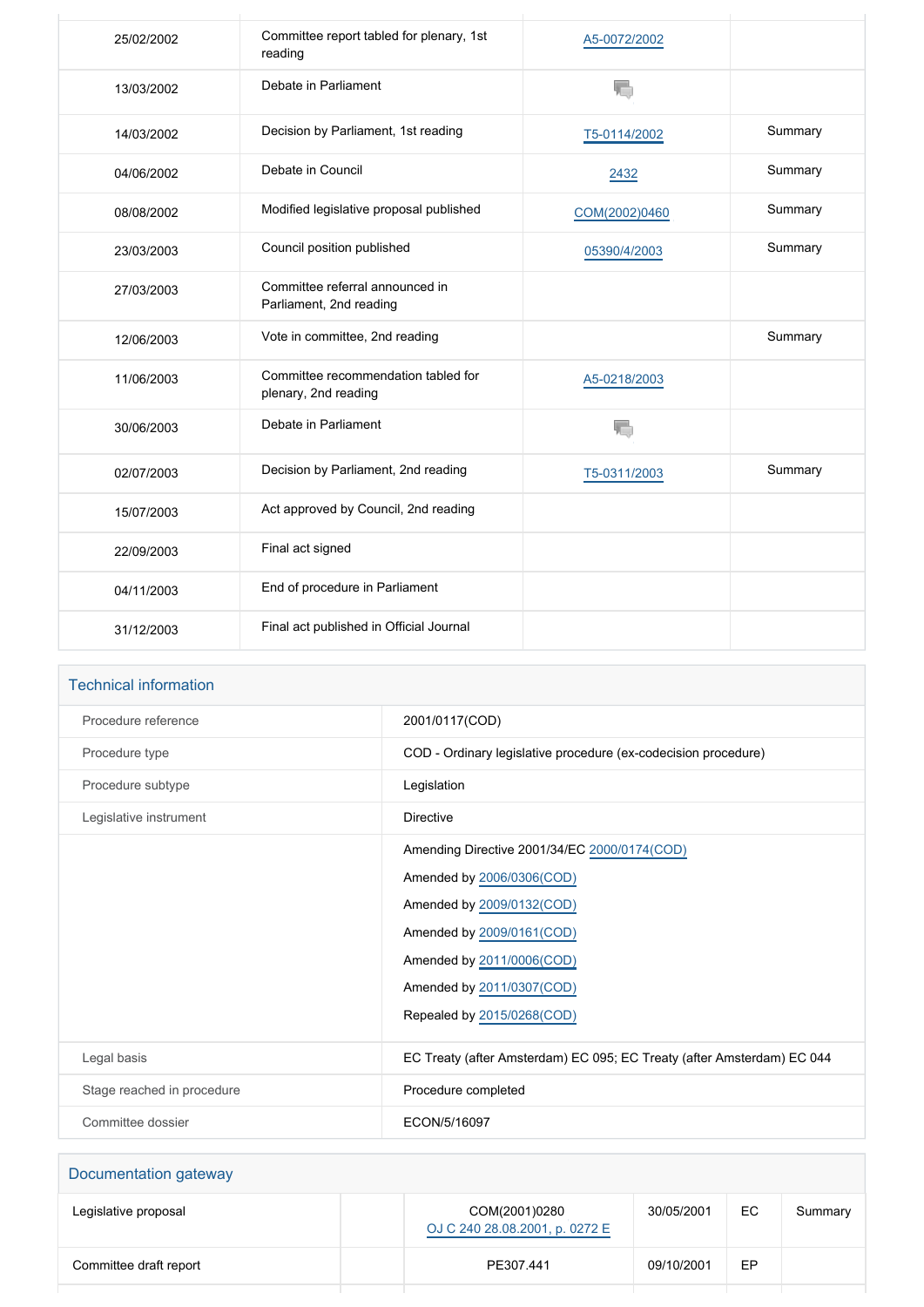| Document attached to the procedure                                 |             | BCE(2001)0036<br>OJ C 344 06.12.2001, p.<br>0004-0007  | 16/11/2001 | <b>ECB</b> | Summary |
|--------------------------------------------------------------------|-------------|--------------------------------------------------------|------------|------------|---------|
| Committee opinion                                                  | <b>JURI</b> | PE308.467/DEF                                          | 19/11/2001 | EP         |         |
| Economic and Social Committee: opinion,<br>report                  |             | CES0034/2002<br>OJ C 080 03.04.2002, p. 0052           | 16/01/2002 | <b>ESC</b> |         |
| Committee report tabled for plenary, 1st<br>reading/single reading |             | A5-0072/2002                                           | 26/02/2002 | EP         |         |
| Committee draft report                                             |             | PE307.441/PR                                           | 26/02/2002 | EP         |         |
| Amendments tabled in committee                                     |             | PE307.441/AM                                           | 26/02/2002 | EP         |         |
| Text adopted by Parliament, 1st<br>reading/single reading          |             | T5-0114/2002<br>OJ C 047 27.02.2003, p.<br>0417-0524 E | 14/03/2002 | EP         | Summary |
| Modified legislative proposal                                      |             | COM(2002)0460<br>OJ C 020 28.01.2003, p. 0122 E        | 09/08/2002 | EC         | Summary |
| Council statement on its position                                  |             | 07022/2003                                             | 05/03/2003 | CSL        |         |
| Council position                                                   |             | 05390/4/2003<br>OJ C 125 27.05.2003, p.<br>0021-0057   | 24/03/2003 | CSL        | Summary |
| Commission communication on Council's<br>position                  |             | SEC(2003)0396                                          | 26/03/2003 | EC         | Summary |
| Committee recommendation tabled for<br>plenary, 2nd reading        |             | A5-0218/2003                                           | 12/06/2003 | EP         |         |
| Committee draft report                                             |             | PE323.161                                              | 13/06/2003 | EP         |         |
| Text adopted by Parliament, 2nd reading                            |             | T5-0311/2003<br>OJ C 074 24.03.2004, p.<br>0098-0251 E | 02/07/2003 | EP         | Summary |
| Commission opinion on Parliament's<br>position at 2nd reading      |             | COM(2003)0432                                          | 10/07/2003 | EC         | Summary |
| Implementing legislative act                                       |             | 32004R0809<br>OJ L 215 16.06.2004, p.<br>0003-0105     | 29/04/2004 | EU         |         |
| Follow-up document                                                 |             | SEC(2011)0991                                          | 28/07/2011 | EC         | Summary |
| Follow-up document                                                 |             | COM(2015)0149                                          | 13/04/2015 | EC         | Summary |
|                                                                    |             |                                                        |            |            |         |

#### Additional information

European Commission **[EUR-Lex](http://ec.europa.eu/prelex/liste_resultats.cfm?CL=en&ReqId=0&DocType=COD&DocYear=2001&DocNum=0117)** 

#### Final act

 [Directive 2003/71](https://eur-lex.europa.eu/smartapi/cgi/sga_doc?smartapi!celexplus!prod!CELEXnumdoc&lg=EN&numdoc=32003L0071) [OJ L 345 31.12.2003, p. 0064-0089](https://eur-lex.europa.eu/legal-content/EN/TXT/?uri=OJ:L:2003:345:TOC) Summary

Final legislative act with provisions for delegated acts

#### Delegated acts

2013/2763(DEA) Examination of delegated act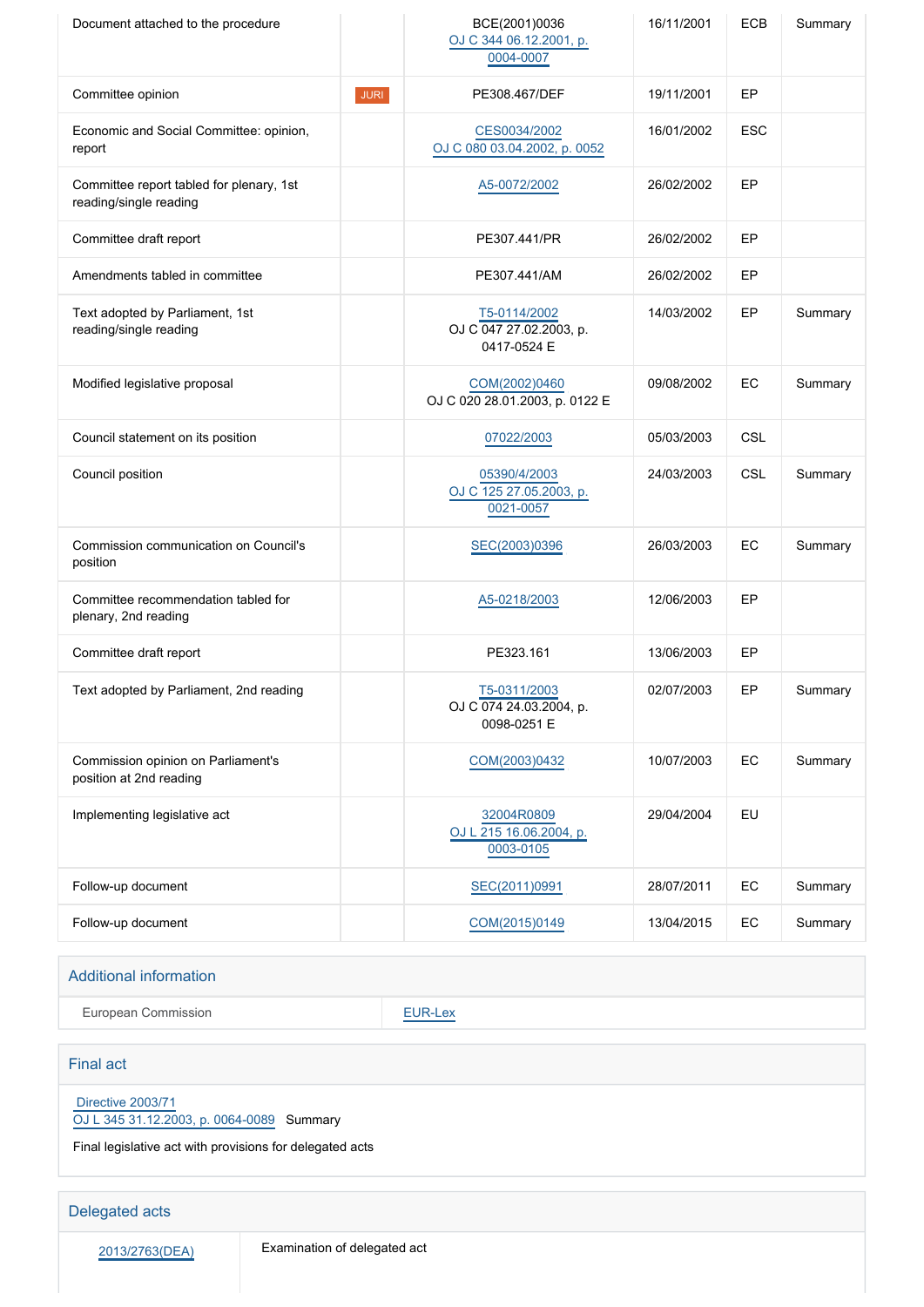| 2013/2786(DEA) | Examination of delegated act |
|----------------|------------------------------|
| 2013/2794(DEA) | Examination of delegated act |
| 2013/2793(DEA) | Examination of delegated act |
| 2013/2775(DEA) | Examination of delegated act |
| 2013/2803(DEA) | Examination of delegated act |
| 2014/2639(DEA) | Examination of delegated act |
| 2015/3001(DEA) | Examination of delegated act |
| 2015/2749(DEA) | Examination of delegated act |

# Capital market: prospectus to be published for securities

PURPOSE: to present a Commission proposal for a Directive of the European Parliament and of the Council on the prospectus to be published when securities are offered to the public or admitted to trading. CONTENT: the purpose of this directive is to harmonise requirements for the drawing up, scrutiny and distribution of the prospectus to be published when securities are offered to the public or admitted to trading. The key features of the new system, based on the proposed directive, are the following: - introduction of enhanced disclosure standards in line with international standards for public offer of securities and admission to trading; - introduction of the registration document system for issuers whose securities are admitted to trading on regulated markets in order to ensure a yearly update of the key information concerning the issuer; - possibility to offer or admit securities to trading on the basis of a simple notification of the prospectus approved by the home competent authority; - concentration of the responsibilities in the home administrative competence authority; - extensive use of the comitology process, following the Stockholm European Council's broad endorsement of the Lamfalussy Report in the Resolution adopted by the Heads of State and Government on more effective securities markets regulation in the European Union. ?

# Capital market: prospectus to be published for securities

This document comprises of the opinion of the European Central Bank on the proposal for the prospectus to be published when securities are offered to the public or admitted to trading. To recall, the main objective of the proposed Directive is the introduction of a single passport for issuers offering securities at European Union level. The ECB generally welcomes and supports the aims pursued by the proposed Directive, as the ECB sees the proposal as an effective means of advancing European financial markets integration. The Eurosystem has a keen interest in the developments of financial markets. The achievement of the primary objective of the Eurosystem, the maintenance of price stability, requires that monetary policy impulses be transmitted in a smooth way throughout the euro area by means of integrated and efficient financial markets. Securities markets, together with the unsecured money market and the banking sector, play a key role in this respect. The existence of some degree of segmentation of financial markets in the jurisdiction of a central bank is not an uncommon phenomenon. However, obstacles to the integration of securities markets in the euro area may slow down or distort the transmission of monetary impulses to the economy. The European Central Bank considers that it is in the interest of the Eurosystem that obstacles to the integration of securities markets do not thwart the full benefits of EMU. European securities markets will become more liquid, therefore attracting more investments and also more issuers from third countries. The proposed Directive will improve market access for raising capital in the EU and eliminate existing obstacles to crossborder offering of securities. It should also be noted that the introduction of harmonised and enhanced disclosure standards in line with international standards for public offer of securities and admission to trading is likely to increase investor confidence, in particular as regards investing on an EU-wide basis. However, a high level of disclosure has to be balanced against the need for an efficient issuance company and the type of security issued. The positive implications of the proposed Directive for both issuers and investors will enhance the ability of the financial markets to fulfil their function of efficient capital allocation, as they become more liquid and efficient. Moreover, the ECB holds the view that the enhancement of issuer disclosure will favour selection by investors of new investment projects and reduce information asymmetry, leading in turn to greater market liquidity. The ECB also notes that the abovementioned benefits are in principle a consequence of any enhancement in corporate disclosure. The ECB welcomes the proposed introduction of a harmonised definition of public offer, which will avoid different interpretations of Community rules and ensure the same level of investor protection throughout the EU. The ECB notes that Article 3(2) of the proposed Directive defines offers to which the obligation of publishing a prospectus does not apply as offers either to qualified investors for their account, or to a restricted circle of persons, or concerning securities which can be acquired only for a consideration of at least EUR 150 000 per investor. In this respect, the ECB welcomes the fact that clarification and adaptation of the exemptions areunder comitology procedure in order to ensure the necessary degree of flexibility. In addition, the ECB notes that the definition of qualified investors should also include the ECB and the central banks of the Member States. The ECB notes that it appears desirable to clarify in the proposed Directive the regime applicable to public offers of debt securities issued by credit institutions.

# Capital market: prospectus to be published for securities

The Council took note of a Presidency progress report on the proposal for a Directive on the prospectus to be published when securities are offered to the public or admitted to trading. During the Belgian Presidency, intensive work was carried out on the proposal, mainly in the following areas: the definition of a public offer (and exceptions thereto); the exemptions to the prospectus obligation in certain cases; the mandatory nature of the registration document; the incorporation of information by reference; the provisions on advertising; the drafting of the provision on mutual recognition; the rules on languages; the rules for issuers incorporated in third countries; the requirement that the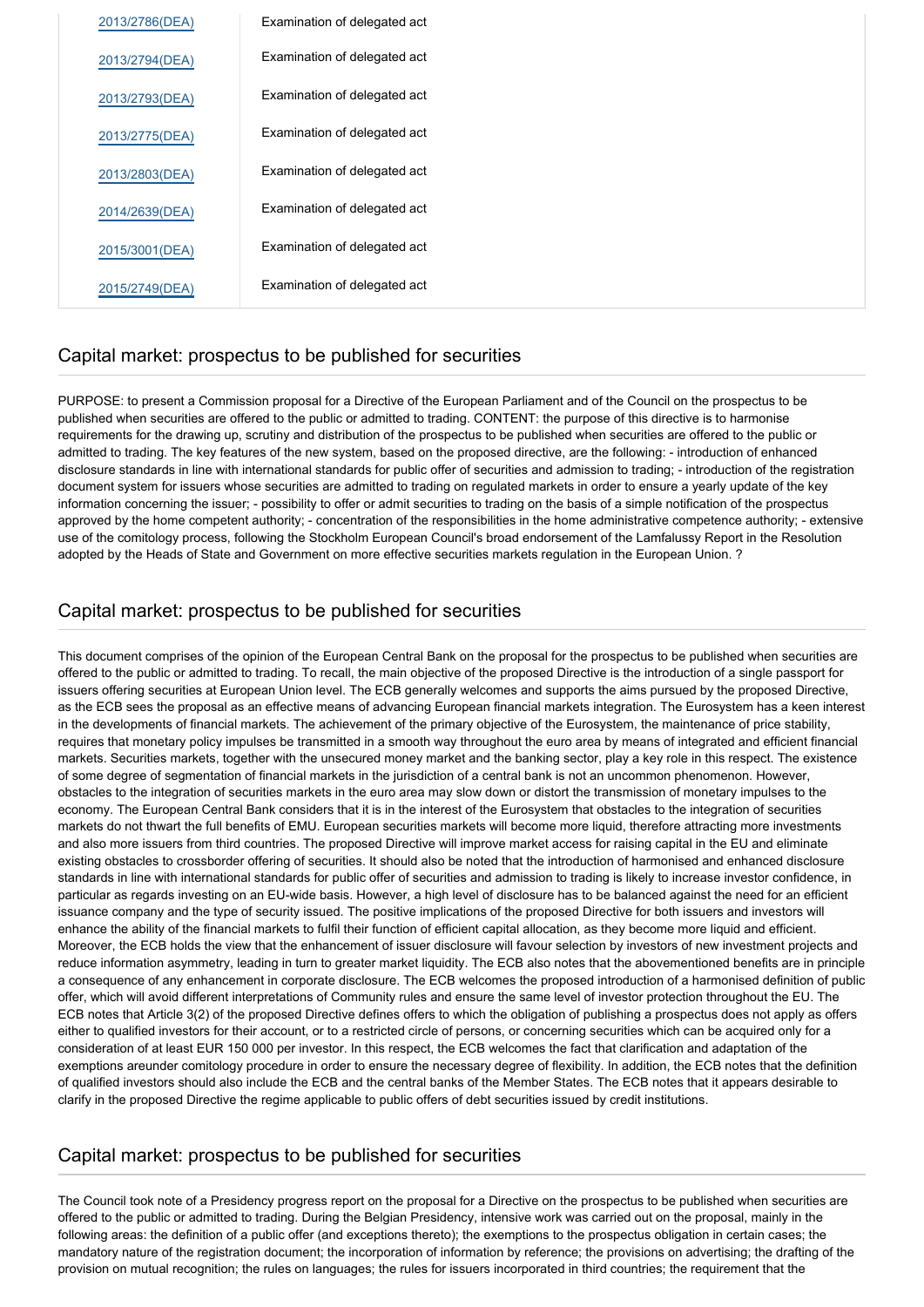competent authority (one per Member State) should be an administrative one; the requirements for admission on trading markets; the rules for Euro-bond issuers; the treatment of small and medium-sized enterprises; the wording of certain provisions concerning committee procedure. The Council instructed its competent bodies to continue work on the proposal as a matter of priority.?

# Capital market: prospectus to be published for securities

The committee adopted the report by Chris HUHNE (ELDR, UK) amending the Commission proposal under the codecision procedure (1st reading). It was particularly concerned that the costs of complying with the new rules could have an adverse impact on small businesses, especially those who only want to raise funds on the domestic market. It therefore voted to allow exemptions for companies with a market capitalisation of less than EUR 350 million and wishing to raise funds only in the home state. Another cause for concern was the cost of complying with rules on "shelf registration" and updating information as proposed by the Commission, so the committee voted to make this optional rather than obligatory. Another amendment aimed to maintain current market practice, allowing the issuer the choice of competent regulatory authority, where appropriate. Some amendments sought to introduce an element of flexibility on the language question to take account of market practice, extend the scope of the definition of a ·qualified investor· and bring debt securities within the scope of the directive. The committee also wanted to exclude Eurobonds traded between professional investors from the directive. Further amendments were designed to bring the legislation in line with the Lamfalussy procedure approved by Parliament in the February 2002 part-session in Strasbourg. They took account of Commission President Romano PRODI·s solemn declaration before the House undertaking to respect Parliament·s views and were designed to ensure the maximum amount of transparency and parliamentary scrutiny over implementing measures.?

# Capital market: prospectus to be published for securities

The European Parliament has adopted the report drafted by Christopher HUHNE (ELDR, UK) on rules on prospectuses for admission to stock exchanges in the EU, with 302 votes for, 93 against and 46 abstentions. (Please refer to the document dated 26/02/02). A number of amendments were made to the Commission's proposal. Parliament inserted provisions to the effect that Member States should have discretion not to require a prospectus if the public offer or the admission to trading is restricted to one Member State and if the issuer is a company whose market capitalisation does not exceed a certain threshold, being set at EUR 350 million. Excluded from the scope of the directive are securities worth at least EUR 50 000 per investor, instead of 150 000 as in the original proposal, whether or not the securities are admitted to trading on a regulated market. Also excluded, inter alia, are securities representing, over 12 months, less than 10% of the number of identical securities already admitted to trading on the same market. Parliament inserted further details on the content of the prospectus. In accordance with the Lamfalussy procedure, the Commission is empowered to adopt implementing measures after consulting the European Securities Committee. In exercising these implementing powers, the Commission is required to respect a list of principles, such as the need to ensure confidence in financial markets by promoting high standards of transparency. Parliament sought to tighten the responsibilities of the competent authority. Any delegation of responsibilities to other entities such as market operators can only take place within the context of a clearly defined framework for the exercise of delegated functions and responsibilities. Final responsibility for supervising compliance with the directive lies with the competent authority. ?

# Capital market: prospectus to be published for securities

The Council confirmed that work should be pursued building on a Presidency compromise approach which : - introduces a limited distinction between non-equity securities destined for professional investors and those destined for non professional investors, thereby avoiding imposing unnecessary burdens on the eurobond market and while ensuring the necessary information for investors; - and allows flexibility for issuers to chose the competent authority for approving admission prospectuses for non-equity securities aimed at professional investors, while retaining the requirement for approval in the country where the issuer has its registered office for other securities. The Council invited the permanent Representative committee to take work forward rapidly on all outstanding issues in the light of the orientations provided by the Council as well as specific points raised by delegations, bearing in mind the priority attached to the adoption of this directive by the Barcelona European Council.?

# Capital market: prospectus to be published for securities

To speed up the legislative process and meet the expectations expressed at the Barcelona Council on the early adoption of a directive on prospectuses, the Commission wishes to put forward an amended proposal for a Directive that takes account of many of Parliament's and the Council's wishes and concerns. The presentation of the proposal has been changed as regards form to make the text more understandable and readable. The amended proposal also includes new, flexible arrangements for firms that were not in the proposal adopted by the Commission on 30 May 2001 while remaining consistent with the principles of protection and sound information for investors. The main changes compared with the Commission's original proposal are: - introduction of enhanced disclosure standards in line with international standards for the public offer of securities and admission to trading; - introduction of special Community rules for securities designed to be traded by professionals; - introduction of new prospectus formats for frequent issuers, and the duty on firms whose securities are listed on a regulated market to update the information on issuers at least once a year; - possibility to offer or admit securities to trading on the basis of a simple notification of the prospectus approved by the home competent authority; - concentration of the responsibilities in the home administrative competent authority; - extensive use of the committee system, following the Stockholm European Council's broad endorsement of the Lamfalussy Report in the resolution adopted by Heads of State or Government on more effective securities markets regulation in the European Union.?

# Capital market: prospectus to be published for securities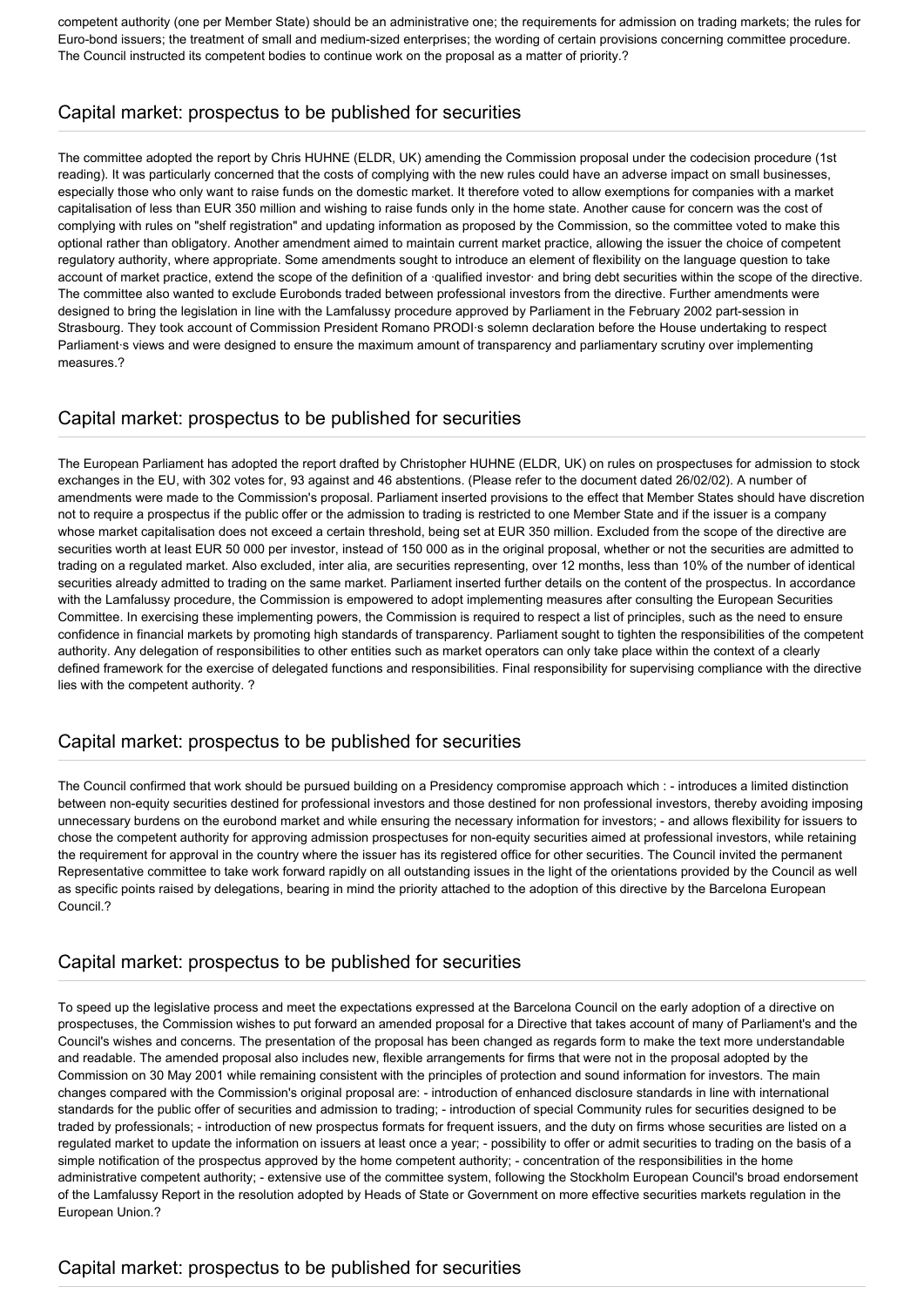The common position follows closely the Commission's amended proposal. At the same time it includes a large number of amendments (41 in total) proposed by the European Parliament to the original Commission proposal to the extent they were included in the amended Commission proposal. The majority of the changes contained in the common position in comparison with the amended Commission proposal are of a predominantly technical drafting nature and have been made in order to enhance legal certainty or to make the text clearer, while others modify the Commission proposal in a more substantial manner, e.g. the change in the definition of the home Member State, definition of the powers of the competent authority, language regime, etc. Concerning the definition of the home Member State, this has been amended in comparison with the amended Commission proposal. The common position follows the approach of the amended Commission proposal with separate treatment for equity and small denomination non-equity securities on the one hand and large denomination non-equity securities aimed at the professional market on the other, but strikes a different balance between the two categories. In the common position the balance is struck in a way that permits issuers of higher denomination bonds and certain derivative instruments to choose as the home Member State either the Member State where it has its registered office or the Member State where the securities in question are to be admitted to trading or are offered to the public for the first time. The limit for higher denomination bonds is set at 5 000 euro per unit. For EU issuers of all other securities the home Member State is defined as the Member State where the issuer has its registered office. This solution balances the need to preserve the principle of home Member State control against the need to take into account the fact that some competent authorities may have developed a particular expertise and experience in certain complex securities and therefore may be the best placed to approve certain prospectuses. As regards the competent authorities, the Council has decided that in each Member State one single competent authority should be designated to approve prospectuses and to assume responsibility for supervising compliance with this Directive. Under strict conditions, a Member State should be allowed to designate more than one competent authority but only one will assume the duties for international cooperation. Such an authority or authorities should be established as an administrative authority and in such a form that their independence from economic actors is guaranteed and conflicts of interest are avoided. The designation of a competent authority for prospectus approval should not exclude cooperation between that authority and other entities, with a view to guaranteeing efficient scrutiny and approval of prospectuses in the interest of issuers, investors, markets participants and markets alike. Any delegation of tasks relating to the obligations provided for in this Directive and in its implementing measures should, except for publication on the Internet of approved prospectuses, end five years after the entry into force of this Directive. Offers to the public of securities or the admission of securities to trading on a regulated market generally trigger the obligation to draw up a prospectus to ensure that the public is properly informed.?

#### Capital market: prospectus to be published for securities

The Commission considers that the Common Position adopted by the Council is faithful to the objectives and the spirit of the Commission amended proposal which is to ensure investor protection and market efficiency, in accordance with high regulatory standards adopted in the relevant international fora. The Commission also considers that the Common Position incorporates a large majority of Parliament's amendments, either completely or partially. In short, the Commission believes that the Common Position achieves a good balance between investor protection and market efficiency. The Commission hopes that the Directive can be approved during the year, in line with the deadline set in the Financial Services Action Plan and at the Stockholm European Council. If this can be achieved, and it must, it will facilitate the widest possible access to investment capital on a Community-wide basis while at the same time increasing investor confidence in corporate disclosure. This has never been as important as now. The Commission therefore recommends this Common Position to the European Parliament?

#### Capital market: prospectus to be published for securities

The committee adopted the report by Christopher HUHNE (ELDR, UK) broadly approving the Council's common position under the 2nd reading of the codecision procedure, subject to a number of amendments as follows: - whereas the common position provided for companies issuing bonds with a denomination of less than EUR 5,000 to be regulated in the home country, the committee voted to reduce this to just EUR 1,000 or a similar amount for non-euro currency issues; - the committee was concerned to reduce the burden on SMEs and voted to reduce red tape by removing the obligation to maintain a "register" of organisations considered as qualified investors. Furthermore, with a view to helping SMEs by enabling small-sized regional banks to issue bonds without the extra costs of drawing up a prospectus, the committee voted to double the threshold for exemption from EUR 50 million to EUR 100 million; - other amendments took up the question of convertible bonds and debts of public bodies; - on the question of the language of the prospectus, one amendment would allow the publication of information in a language "customary in the sphere of international finance". Lastly, the committee adopted other technical amendments relating to the operations of the market and deadlines for approval. ?

# Capital market: prospectus to be published for securities

The European Parliament adopted the resolution drafted by Christopher HUHNE (ELDR, UK) by 487 to 12 with 14 abstentions. There were 21 compromise amendments. This will enable the legislation to come into force immediately, thus avoiding conciliation. The main amendment concerns freedom of choice of regulator for the issuers of bonds worth more than EUR 1,000 The same regime will be applicable to non-equity securities in a currency other than the Euro, provided that the value of the minimum denomination is nearly equivalent to EUR 1000. Parliament also inserted a definition of "base prospectus". A further amendment takes up the question of the delegation of supervisory powers over the market, a question of particular importance for the smaller Member States. This provides for the Commission to review existing national arrangements after 5 years. If the Commission does not clear the arrangements, they must end after 8 years. Further improvements in investor protection involve the strengthening of legal obligations relating to the summary in translation, safeguards against providing misleading information and allowing national regulators to introduce higher standards. Parliament stated that the competent authorities of Member States may consult with operators of regulated markets particularly when deciding to suspend, or asking a regulated market to suspend or prohibit trading. The other amendments relate to timetables with regard to compliance.?

# Capital market: prospectus to be published for securities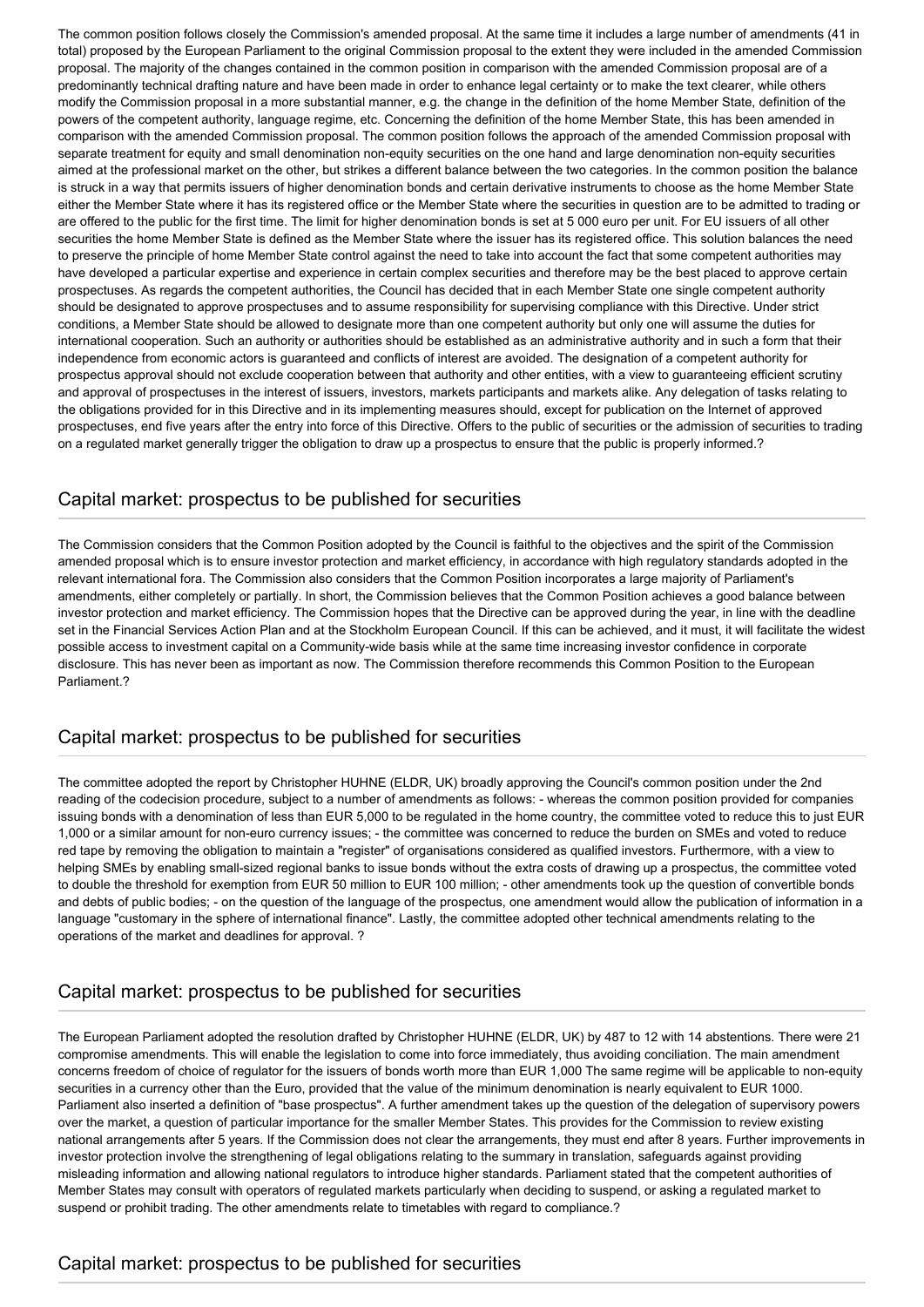The European Parliament has amended the Council common position with amendments. The Commission accepts all of the Parliament's amendments. As regards the Parliament's amendments at second reading which were accepted by the Commission, these aim to : - introduce a new Recital clarifying that offering programmes may include different types of non-equity securities; - introduce a new Recital clarifying that national regulators and exchanges may ask for other disclosure requirements in the context of admission to trading on a regulated market, provided that these do not relate to prospectus requirements; - introduce a five-year review clause concerning the delegation of tasks. The option to delegate tasks from the competent authority to other entities will lapse after eight years; - clarify that issues envisaged in an offering programme may not take place during the specified issuing period of one year; - clarify that securities issued in a continuous and repeated manner includes both issues on tap and frequent separate issues; - introduce flexibility into the determination of the home competent authority for issues of non-equity securities with individual denomination of at least 1000 Euro. It also clarifies that this threshold is applicable to other denomination expressed in other currencies with a nearly equivalent value; - introduce a new definition for a base prospectus; - clarify the content of the warning to be contained in the summary, on liability attached to the summary. - clarify that an issuer should be able to decide to use a base prospectus or a traditional prospectus (composed of a single document or several documents) in the context of an offering programme; - clarify that incorporation by reference of information in a prospectus shall be possible for documents published at the same moment as the prospectus; - sets the maximum time limit for approving a prospectus to 10 working days; - sets the maximum time limit for approving a prospectus to 20 working days in the context of an initial public offering; - sets the maximum time limit for notifying the incompleteness of a prospectus to 10 working days; - sets the maximum time limit for notifying the transfer of approval of a prospectus to 3 working days. - introduce the option for an issuer to publish its prospectus in an electronic form on the website of the regulated market where the admission to trading is sought; - clarify that the prospectuses or the list of prospectuses approved by a competent authority may alternatively be published on the website of the regulated market; - clarify that advertisements put out before the publication of a prospectus should not be inaccurate or misleading; - sets the maximum time limit for approving a supplement to 7 working days; - sets the maximum time limit for notifying the certificate of approval of a prospectus to 1 working day after its approval if the request is submitted together with the draft prospectus; - introduce a five-year review clause concerning the delegation of tasks. The option to delegate tasks from the competent authority to other entities will lapse after eight years; - clarify the cooperation that is expected in the context of transfer of the approval of a prospectus from one competent authority to another. When deciding suspension or prohibition of trading on a regulated market, competent authorities may first consult operators of the regulated markets.?

#### Capital market: prospectus to be published for securities

PURPOSE : to harmonise requirements for the drawing up, approval and distribution of the prospectus and to ensure that adequate and equivalent disclosure standards are in place in all Member States when securities are made available to all European investors either through an offer to the public or because they are admitted to trading on a regulated market. LEGISLATIVE ACT : Directive 2003/71/EC of the European Parliament and of the Council on the prospectus to be published when securities are offered to the public or admitted to trading and amending Directive 2001/34/EC. CONTENT : Under previous EU rules, regulations and practices on prospectuses varied widely between European Member States. As a result EU capital markets have been fragmented and it has rarely proved possible to use the existing prospectuses to raise capital across frontiers within Europe. Additionally there was no European recognition system for securities falling outside the scope of the 80/390/EEC Directive. To this end, this Directive harmonises requirements for the drawing up, approval and distribution of the prospectus. It seeks to create a European passport for issuers by giving, Community-wide validity to the prospectus approved by the issuer's home competent authority, in order to facilitate the raising of capital for all types of issuer. The key features of the proposed Directive are the following: - definition of clear conditions related to the prospectus for offers to the public of securities and for admission to trading on a regulated market; - harmonisation of the essential definitions in order to avoid loopholes and different approaches, thus ensuring a level playing field throughout the EU; - the introduction of special EU rules for securities with an high minimum denomination (EUR 50 000), which are designed to be traded by professionals; - an adapted regime aimed at making things easier for small and medium-sized companies, which would not be obliged to draft a prospectus if only a small amount of securities is offered to the public; disclosure standards based on international standards (IOSCO) with schedules adapted depending on the nature of the issuer and the type of securities involved, for example: equity securities such as shares, non-equity securities such as bonds, derivatives securities such as covered warrants, securities with a high minimum denomination and mortgage bonds; - the introduction of new prospectus formats for frequent issuers, notably for offering Euro Medium Term Notes, derivatives securities such as covered warrants, or for mortgage bonds issued on a continuous or repeated basis; - an effective regime for the "single passport". For companies to issue securities, or admit them to trading, in any EU Member State, they would simply need to notify the authorities in that country of their prospectus and show that the appropriate authority in another Member State has already approved it. ENTRY INTO FORCE : 31/12/03. DATE OF TRANPOSITION : 01/07/05.?

#### Capital market: prospectus to be published for securities

The Commission presents a staff working document on the state of play on convergence between International Financial Reporting Standards (IFRS) and third country national Generally Accepted Accounting Principles (GAAP).

According to the [European Securities and Markets Authority \(ESMA\)](http://www.europarl.europa.eu/oeil/FindByProcnum.do?lang=en&procnum=COD/2009/0144)report, the four countries that were found equivalent to IFRS on a temporary basis until 31 December 2011 (China, Canada, India, and South Korea) have taken further steps in pursuing their convergence or adoption. The document examines the actions undertaken by each country.

China has already substantially converged its accounting standards with IFRS and is committed to eliminating the remaining, residual, differences.

In India, the latest developments introduce uncertainty about the country?s commitment towards an IFRS-compliant financial reporting system. There is significant uncertainty as to whether India would adopt the IFRS or otherwise come up with a country-specific version with numerous modifications and carve-outs in some important areas, such as agriculture, financial instruments, negative goodwill, and real estate.

Other major economies have also recently announced their intention to adopt IFRS, such as Argentina, Brazil, Mexico, and Taiwan.

In Russia, there have been recent developments as far as the adoption of IFRS is concerned.

Commission services will continue to monitor the situation and assesses the efforts by third countries converging to IFRS or intending to adopt